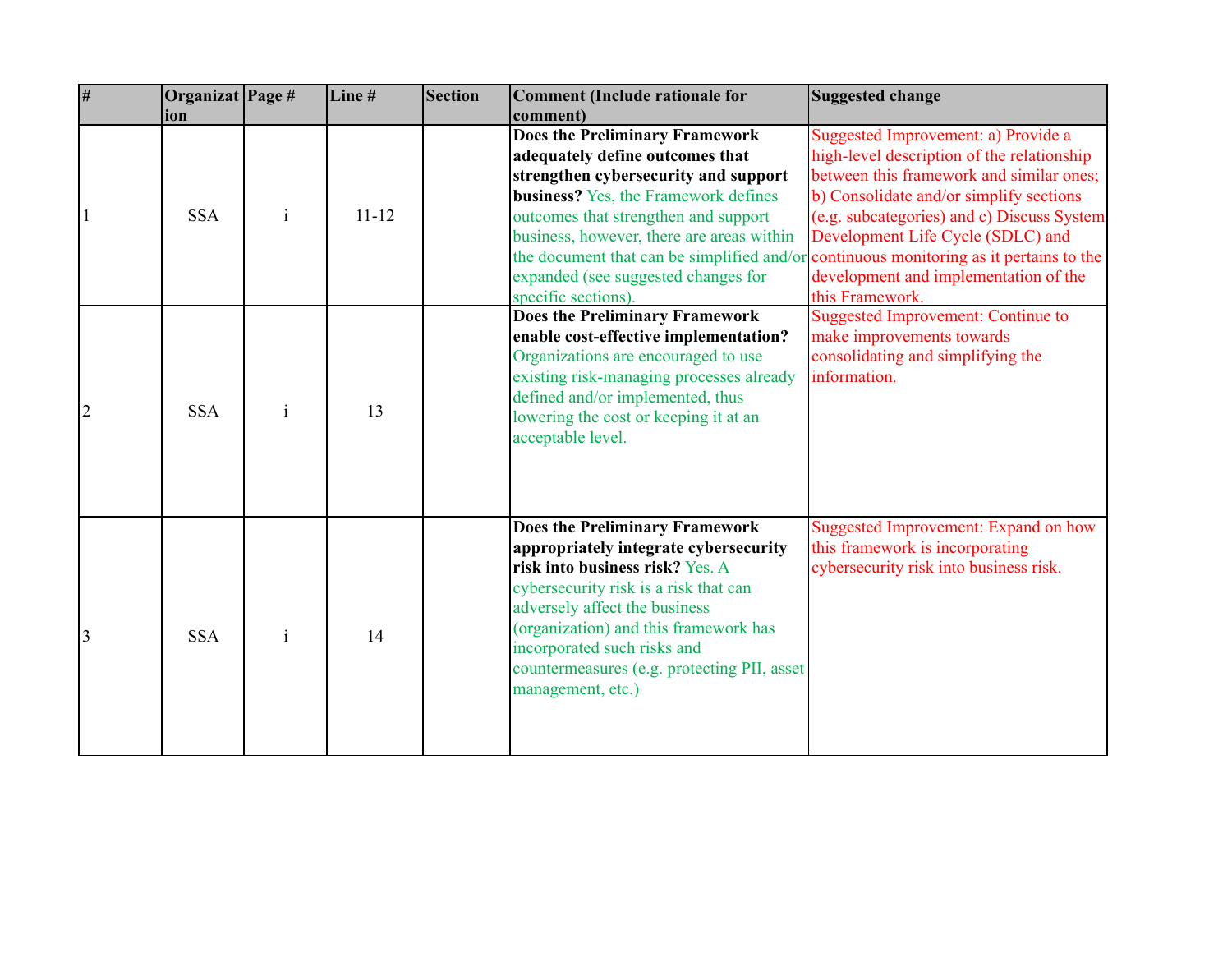| $\overline{4}$ | <b>SSA</b> | $\mathbf{i}$ | $15-16$   | <b>Does the Preliminary Framework</b><br>provide the tools for senior executives<br>and boards of directors to understand<br>risks and mitigations at the appropriate<br>level of detail? Although the Profile<br>captures enough information for the<br>senior executives, it could also add<br>information on current Tier and "target"<br>Tier.                                                                                                                                                                       | Suggested Improvement: Add the "Tiers"<br>as a sub-component of "Profile" (see<br>comment #15 for details)                            |
|----------------|------------|--------------|-----------|--------------------------------------------------------------------------------------------------------------------------------------------------------------------------------------------------------------------------------------------------------------------------------------------------------------------------------------------------------------------------------------------------------------------------------------------------------------------------------------------------------------------------|---------------------------------------------------------------------------------------------------------------------------------------|
| 5              | <b>SSA</b> | $\mathbf{i}$ | $17 - 18$ | <b>Does the Preliminary Framework</b><br>provide sufficient guidance and<br>resources to aid businesses of all sizes<br>while maintaining flexibility? According (low/moderate/high).<br>to the Preliminary Framework the<br>organization's current risk tolerance,<br>threat environment, legal and regulatory<br>requirements, business/mission objectives<br>and constrains ought to be taken into<br>consideration, this indicates that no matter<br>the size of the organization, the<br>framework can be tailored. | <b>Suggested Improvement: Provide more</b><br>insight on the utilization of Framework for<br>different business sizes and risk levels |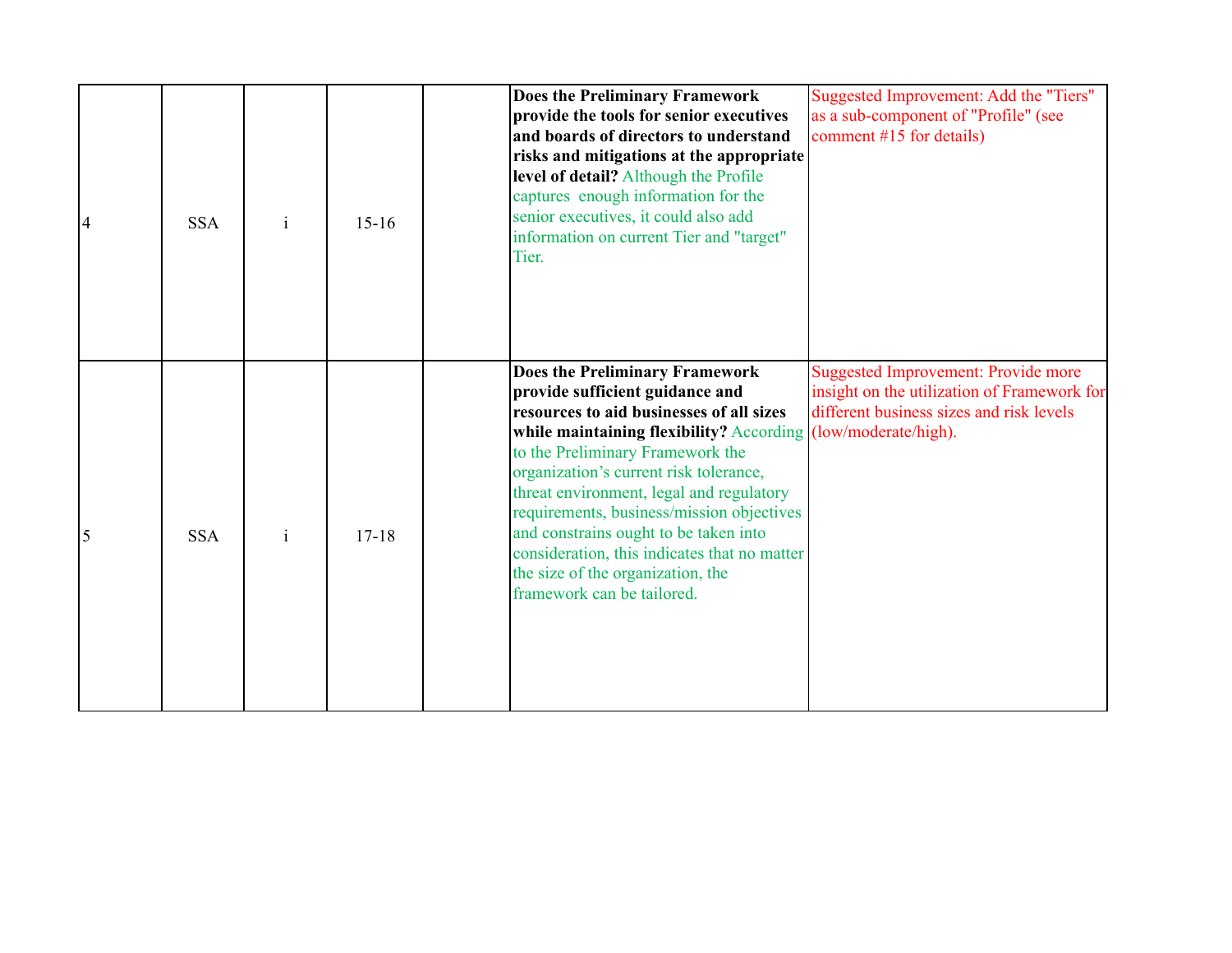| 6 | <b>SSA</b> | $\mathbf{i}$ | $19 - 20$ | <b>Suggested Improvement: Include</b><br><b>Does the Preliminary Framework</b><br>provide the right level of specificity and guidance on cybersecurity measures on<br>guidance for mitigating the impact of<br>privacy and civil liberties as it pertains to<br>cybersecurity measures on privacy and<br><b>Business Environment.</b><br>civil liberties? The description provided<br>in the methodology section of this<br>framework provides privacy and civil<br>liberties that need to be taken into<br>consideration when implementing and<br>working to reduce cybersecurity risk;<br>however, it did not address it in the<br>"Business Environment" category. |
|---|------------|--------------|-----------|-----------------------------------------------------------------------------------------------------------------------------------------------------------------------------------------------------------------------------------------------------------------------------------------------------------------------------------------------------------------------------------------------------------------------------------------------------------------------------------------------------------------------------------------------------------------------------------------------------------------------------------------------------------------------|
|   | <b>SSA</b> |              | 21        | Suggested Improvement: Expand where<br>Does the Preliminary Framework<br>there is more value to be added, like the<br>express existing practices in a manner<br>that allows for effective use? It expresses<br>Core and Profile sections. Limit the<br>existing practices in a manner that allows<br>amount of information for Tiers<br>for effective use, and as stated, it can be<br>implementation section or add a matrix<br>scaled based on the business need and<br>providing a weight to each tier.<br>organization environment. However, there<br>areas within the Framework that needs to<br>be consolidated or/and simplified.                              |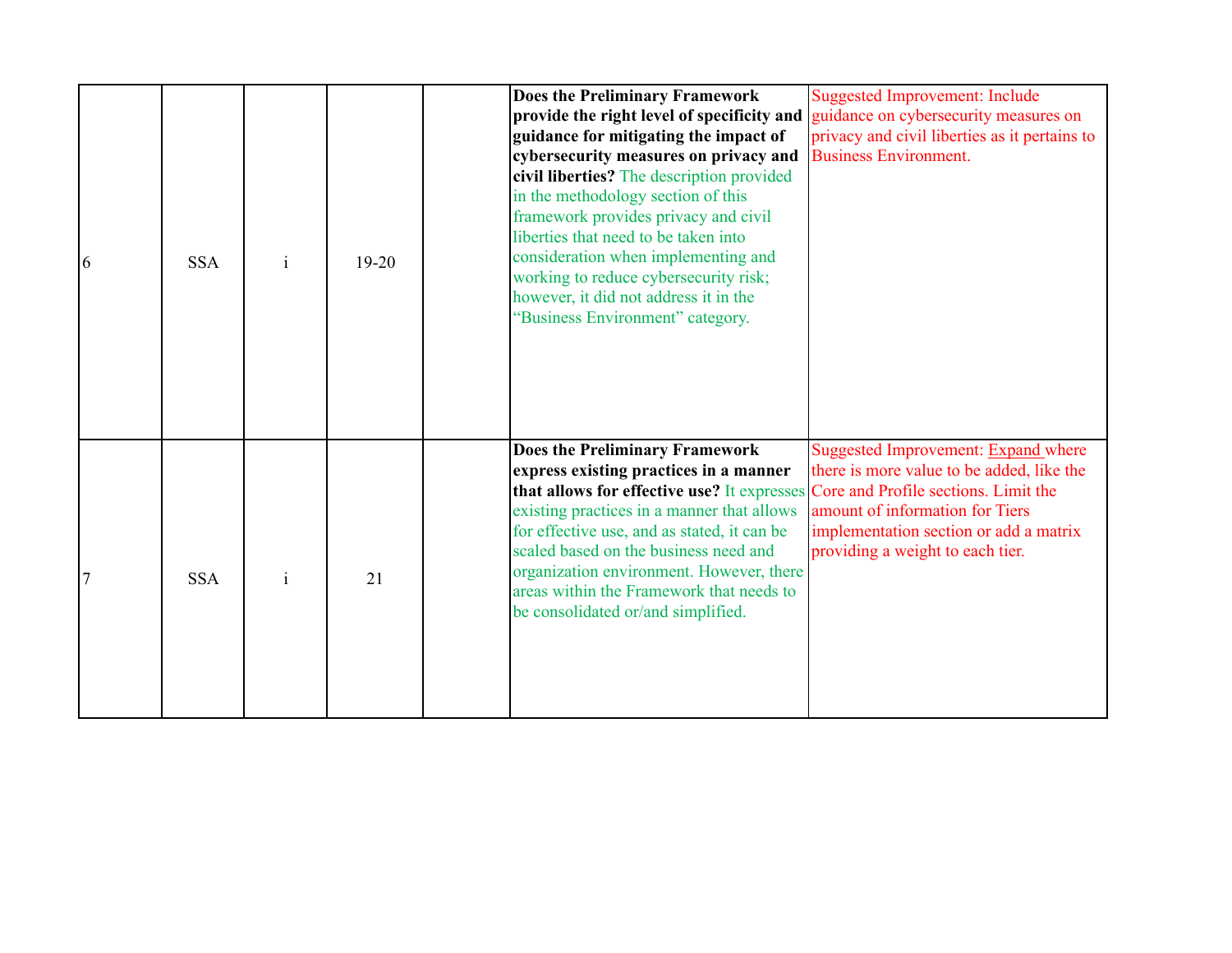| 18 | <b>SSA</b> | $23 - 25$ | Will the Preliminary as presented be<br>inclusive of, and not disruptive to,<br>effective cybersecurity practices in use<br>today, including widely-used voluntary<br>consensus standards that are not yet<br><b>final?</b> The framework is intended to be<br>complimentary of existing risk-based<br>management tools and not replace any<br>particular one; the proposed is flexible and<br>scalable. | Suggested Improvements: There is<br>nothing disruptive to a Framework that is<br>voluntary in nature, in order to maintain<br>the non-disruptive, and all inclusive<br>approach continue to reference and line up<br>the framework with similar frameworks<br>and processes. |
|----|------------|-----------|----------------------------------------------------------------------------------------------------------------------------------------------------------------------------------------------------------------------------------------------------------------------------------------------------------------------------------------------------------------------------------------------------------|------------------------------------------------------------------------------------------------------------------------------------------------------------------------------------------------------------------------------------------------------------------------------|
| 19 | <b>SSA</b> | 26        | Will the Preliminary as presented<br>enable organizations to incorporate<br>threat information? The Framework can<br>be tailored and the organization can<br>incorporate threats that are unique to the<br>organization's environment.                                                                                                                                                                   | Suggested Improvement: Expand on<br>specific guidance on how organizations<br>can incorporate threat information within<br>the proposed framework.                                                                                                                           |
| 10 | <b>SSA</b> | 29        | <b>Is the Preliminary Framework:</b><br>presented at the right level of<br>specificity? Although the framework<br>presents substantial information, there are outputs for each function subcategory.<br>sections within the document that can use<br>a bit more clarity, for example, the target<br>profile and the gap identification process.                                                          | Suggested Improvement: Refine the three<br>(3) parts of the Framework (Core, Profile<br>and Tiers) and suggest examples of                                                                                                                                                   |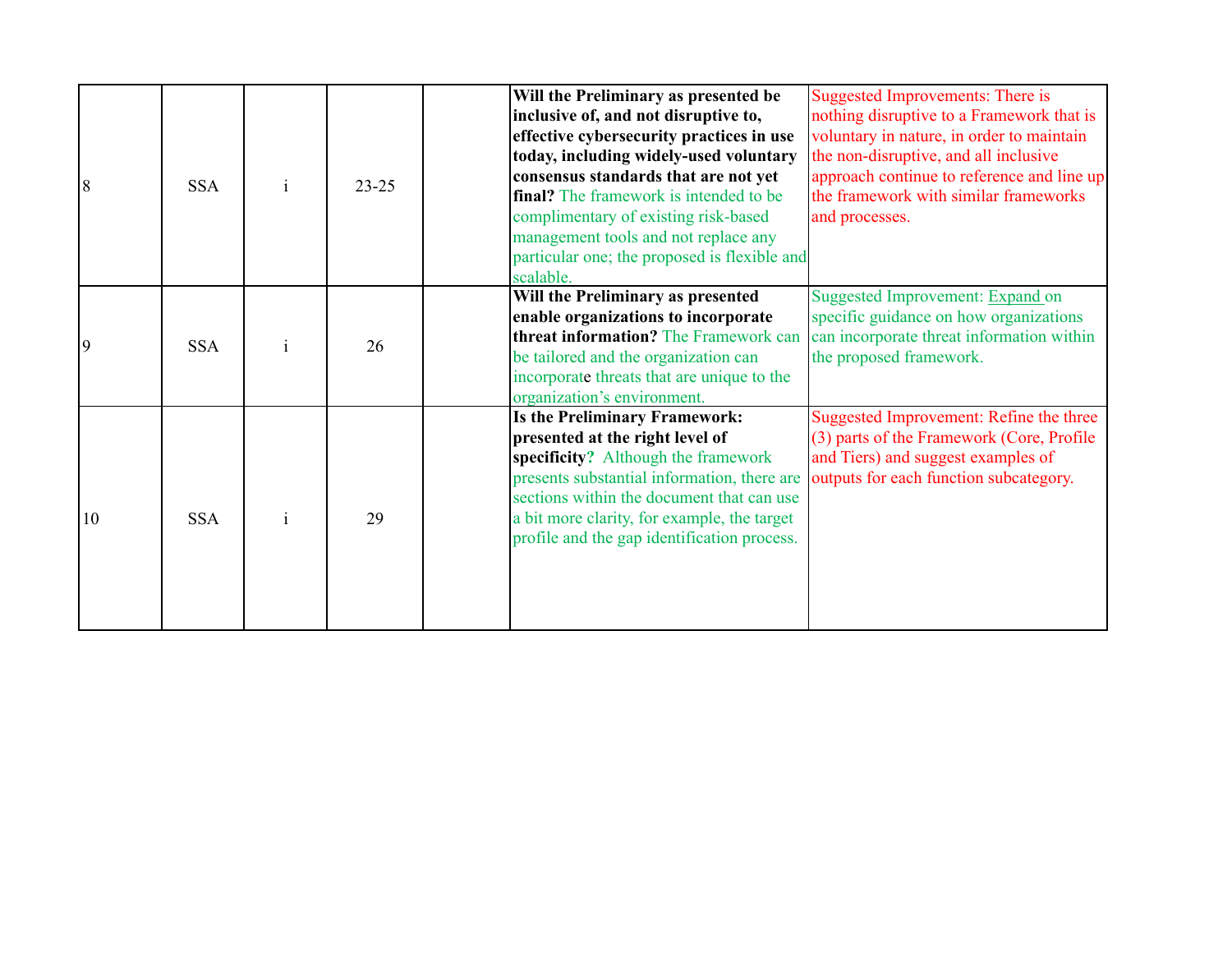| 11 | <b>SSA</b> | $\mathbf{i}$ | $30 - 31$ |     | <b>Is the Preliminary Framework:</b><br>sufficiently clear on how the privacy<br>and civil liberties methodology is<br>integrated with the Framework Core?<br>It is not very clear why under Table 3:<br>Methodology to Protect Privacy and Civil<br>Liberties for a Cybersecurity Program,<br>Business Environment (BE) is N/A, when<br>the category is described as "Business"<br><b>Environment (BE):</b> The organization's<br>mission, objectives, stakeholders, and<br>activities are understood and prioritized,<br>and inform cybersecurity roles,<br>responsibilities, and risk decisions." It<br>appears based on the description that at a<br>minimum the protection of Privacy and<br>Civil Liberties are considerations in the<br>realm of stakeholders, cybersecurity roles,<br>responsibilities and risk decision. | Suggested Improvement: Identify and<br>describe how privacy and civil liberties<br>influences Business Environment. There<br>are organizations in which privacy and<br>civil liberties as part of the core of the<br>organization mission, objectives,<br>stakeholders and risk decisions. |
|----|------------|--------------|-----------|-----|-----------------------------------------------------------------------------------------------------------------------------------------------------------------------------------------------------------------------------------------------------------------------------------------------------------------------------------------------------------------------------------------------------------------------------------------------------------------------------------------------------------------------------------------------------------------------------------------------------------------------------------------------------------------------------------------------------------------------------------------------------------------------------------------------------------------------------------|--------------------------------------------------------------------------------------------------------------------------------------------------------------------------------------------------------------------------------------------------------------------------------------------|
| 12 | <b>SSA</b> | $\mathbf{1}$ | 74        | 1.0 | "Due to the increasing pressures from<br>external threats, organizations responsible<br>for critical infrastructure need to have a<br>consistent and iterative approach to<br>identifying, assessing, and managing<br>cybersecurity risk."                                                                                                                                                                                                                                                                                                                                                                                                                                                                                                                                                                                        | Suggested Improvement: Add to the<br>verbiage "internal" threats. As seen in the<br>media in recent months, the threat is both<br>internal and external.                                                                                                                                   |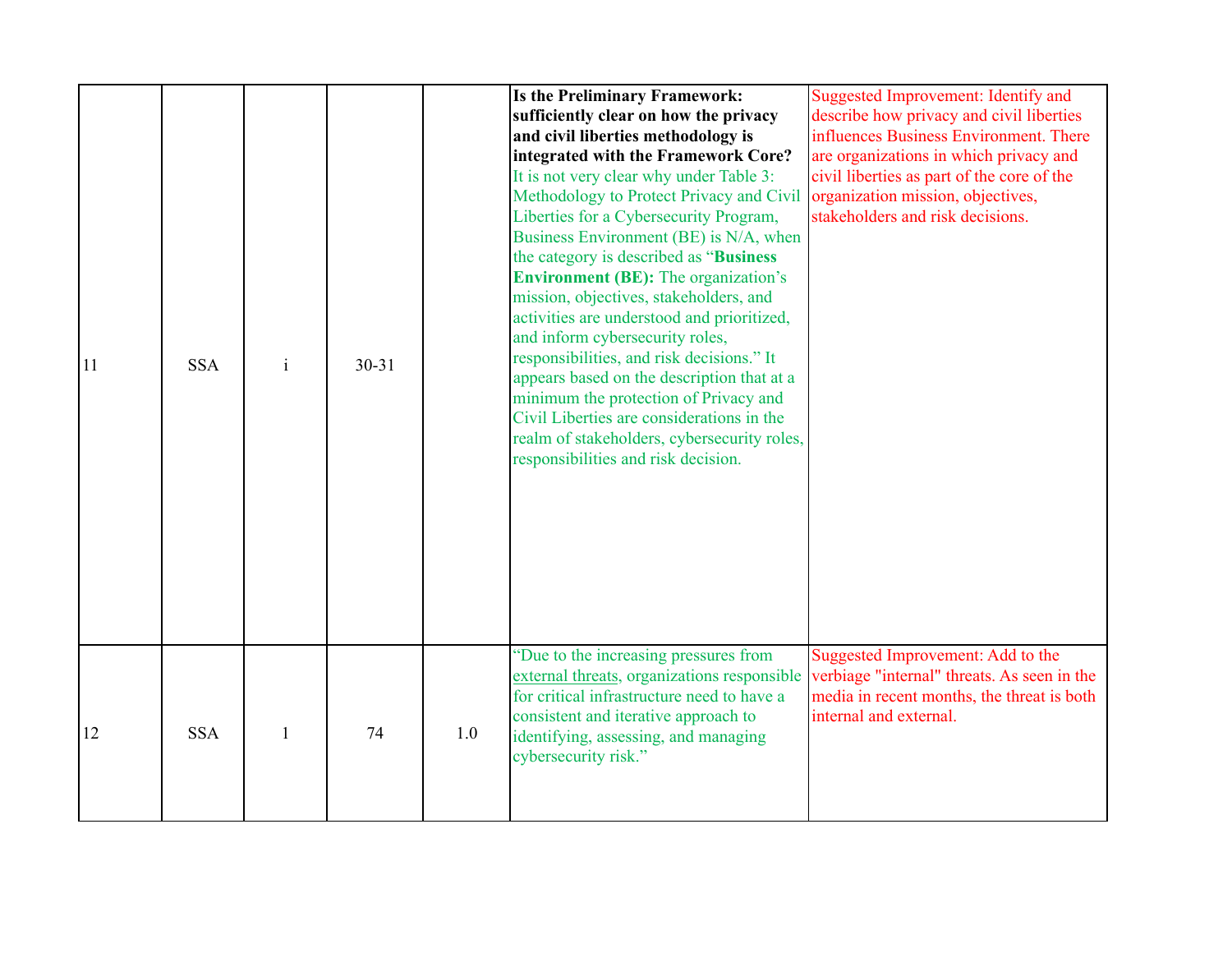| 13 | <b>SSA</b> | 4  | 186-187 | 1.3 | The order presented in this section, does<br>not match the order presented in previous<br>segments within the document. "Section 2<br>describes the Framework components: the<br>Framework Core, the Tiers, and the<br>Profiles."                                                                  | <b>Suggested Improvement: Maintain the</b><br>same order previously provided, example:<br>Core, Profile and Tiers.                                 |
|----|------------|----|---------|-----|----------------------------------------------------------------------------------------------------------------------------------------------------------------------------------------------------------------------------------------------------------------------------------------------------|----------------------------------------------------------------------------------------------------------------------------------------------------|
| 14 | <b>SSA</b> | 9  | 322-331 | 2.4 | The Framework Implementation Tiers<br>should be a part of the Framework Profile. as a sub-component of "Profile".<br>When an organization identifies the<br>"current" Profile, it should include the<br>"current' Tier and the "Target" Profile<br>should include a target implementation<br>Tier. | Suggested Improvement: Add the "Tiers"                                                                                                             |
| 15 | <b>SSA</b> | 10 | 349     | 2.4 | The wording Organizational-wide"<br>appears to have deviated from previous<br>citing of the word in the document (e.g.<br>"Organization-wide")                                                                                                                                                     | <b>Suggested Improvement: Use</b><br>"Organization-wide" where applicable in<br>the document.                                                      |
| 16 | <b>SSA</b> | 11 | 409     | 3.0 | While step 1 through step 6 provide<br>organizations with adequate level of<br>description, adding "similar" activities or<br>activities that aim at similar<br>outcome/output is beneficial, thus<br>increasing the Framework level of<br>specificity and integration with similar<br>frameworks. | Suggested Improvement: Add examples of<br>risk-based activities, these can be<br>activities already implemented or planned<br>by the organization. |